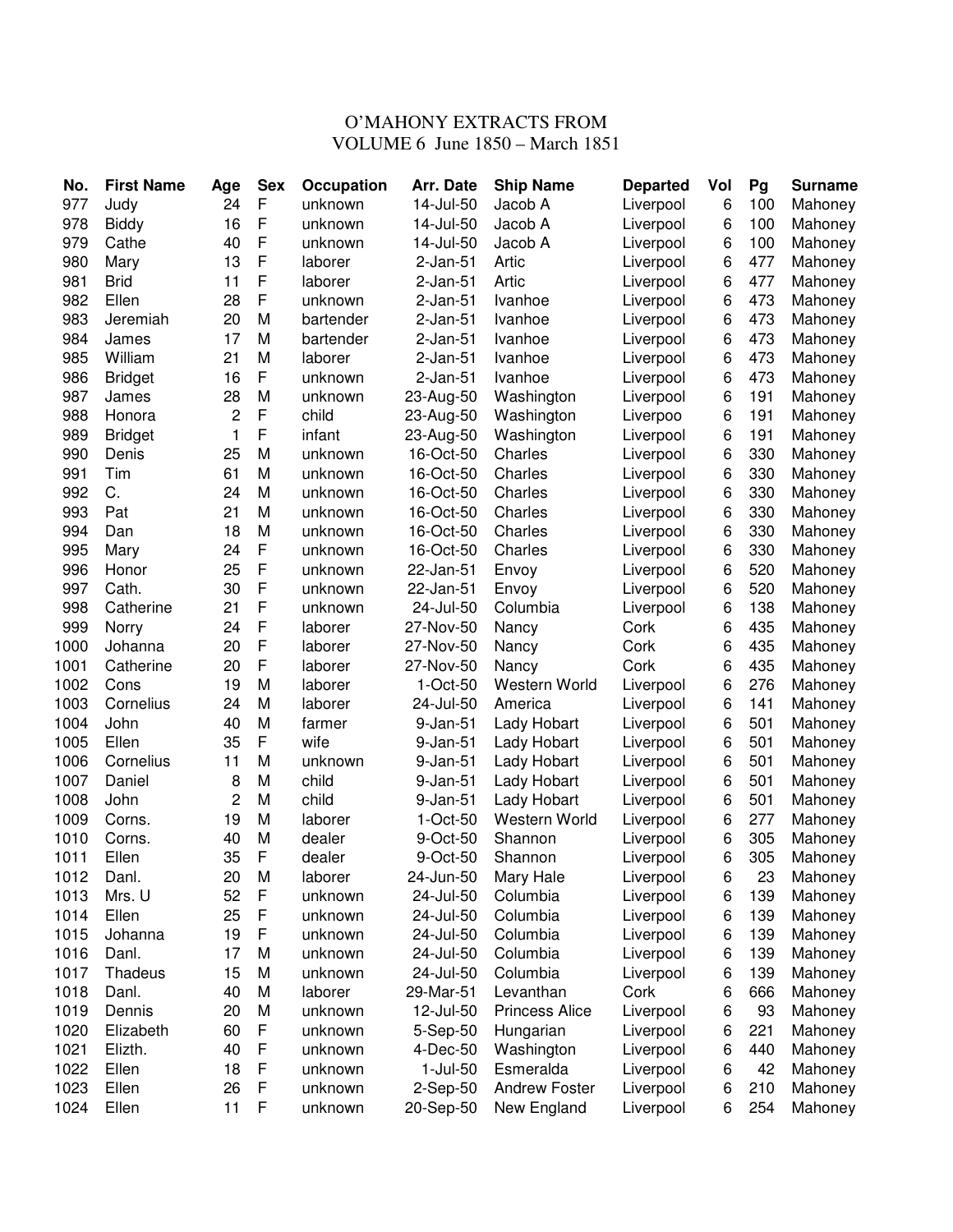| No.  | <b>First Name</b> | Age | <b>Sex</b>  | Occupation | Arr. Date      | <b>Ship Name</b>    | <b>Departed</b> | Vol | Pg  | <b>Surname</b> |
|------|-------------------|-----|-------------|------------|----------------|---------------------|-----------------|-----|-----|----------------|
| 1025 | Ellen             | 26  | F           | servant    | 12-Oct-50      | Franchise           | Liverpool       | 6   | 322 | Mahoney        |
| 1026 | Ellen             | 20  | F           | spinster   | 1-Nov-50       | Liverpool           | Liverpool       | 6   | 371 | Mahoney        |
| 1027 | Ellen             | 25  | F           | laborer    | 22-Nov-50      | E.Z.                | Liverpool       | 6   | 424 | Mahoney        |
| 1028 | Ellen             | 30  | F           | servant    | $6$ -Jan- $51$ | Siddons             | Liverpool       | 6   | 485 | Mahoney        |
| 1029 | John              | 1   | M           | infant     | $6$ -Jan- $51$ | Siddons             | Liverpool       | 6   | 485 | Mahoney        |
| 1030 | Ellen             | 24  | F           | servant    | 4-Feb-51       | Roscius             | Liverpool       | 6   | 543 | Mahoney        |
| 1031 | Michael           | 60  | M           | laborer    | $2-Jan-51$     | Ivanhoe             | Liverpool       | 6   | 471 | Mahoney        |
| 1032 | Mrs Hannah        | 56  | F           | laborer    | $2-Jan-51$     | Ivanhoe             | Liverpool       | 6   | 471 | Mahoney        |
| 1033 | Michael           | 34  | M           | laborer    | $2$ -Jan- $51$ | Ivanhoe             | Liverpool       | 6   | 471 | Mahoney        |
| 1034 | Mary              | 24  | F           | servant    | $2-Jan-51$     | Ivanhoe             | Liverpool       | 6   | 471 | Mahoney        |
| 1035 | Helen             | 20  | F           | unknown    | 9-Jul-50       | Alfred              | Cork            | 6   | 75  | Mahoney        |
| 1037 | Honora            | 11  | F           | unknown    | 24-Jul-50      | Columbia            | Liverpool       | 6   | 140 | Mahoney        |
| 1038 | Honora            | 12  | F           | unknown    | 5-Sep-50       | Hungarian           | Liverpool       | 6   | 218 | Mahoney        |
| 1039 | Isaac             | 25  | M           | musician   | 18-Sep-50      | Roscius             | Liverpool       | 6   | 245 | Mahoney        |
| 1040 | James             | 23  | M           | laborer    | 28-Oct-50      | Anna Tift           | Liverpool       | 6   | 353 | Mahoney        |
| 1041 | Mary              | 17  | F           | laborer    | 28-Oct-50      | Anna Tift           | Liverpool       | 6   | 353 | Mahoney        |
| 1042 | James             | 18  | M           | laborer    | 5-Dec-50       | Tempest             | Liverpool       | 6   | 451 | Mahoney        |
| 1043 | Jas               | 35  | M           | unknown    | 4-Dec-50       | Washington          | Liverpool       | 6   | 438 | Mahoney        |
| 1044 | Jer               | 38  | M           | laborer    | 26-Dec-50      | Niagara             | Liverpool       | 6   | 463 | Mahoney        |
| 1045 | Mrs.              | 39  | F           | laborer    | 26-Dec-50      | Niagara             | Liverpool       | 6   | 463 | Mahoney        |
| 1046 | Johannah          | 22  | F           | servant    | 12-Oct-50      | Franchise           | Liverpool       | 6   | 321 | Mahoney        |
| 1047 | Johanna           | 39  | F           | spinster   | $1-Jan-51$     | Delta               | Liverpool       | 6   | 470 | Mahoney        |
| 1048 | Johanna           | 23  | F           | servant    | 11-Jan-51      | Erie                | Liverpool       | 6   | 507 | Mahoney        |
| 1049 | John              | 20  | M           | unknown    | 11-Jun-51      | Triumph             | Limerick        | 6   | 16  | Mahoney        |
| 1050 | Kate              | 20  | F           | unknown    | 11-Jun-51      | Triumph             | Limerick        | 6   | 16  | Mahoney        |
| 1051 | Pat               | 50  | M           | unknown    | 8-Jun-50       | Marion              | Cork            | 6   | 11  | Mahoney        |
| 1052 | Mary              | 29  | F           | spinster   | 15-Jun-50      | Defence             | Liverpool       | 6   | 20  | Mahoney        |
| 1053 | Patt              | 3   | M           | child      | 15-Jun-50      | Defence             | Liverpool       | 6   | 20  | Mahoney        |
| 1054 | Mary              | 1   | F           | infant     | 15-Jun-50      | Defence             | Liverpool       | 6   | 20  | Mahoney        |
| 1055 | John              | 20  | M           | unknown    | $1-Jul-50$     | Home                | Liverpool       | 6   | 47  | Mahoney        |
| 1056 | John              | 20  | M           | unknown    | $6$ -Jul- $50$ | Eliza Morrison      | Liverpool       | 6   | 68  | Mahoney        |
| 1057 | John              | 16  | M           | unknown    | 29-Jul-50      | Jane                | Liverpool       | 6   | 149 | Mahoney        |
| 1058 | Tim               | 21  | M           | infant?    | 29-Jul-50      | Jane                | Liverpool       | 6   | 148 | Mahoney        |
| 1059 | Kate              | 16  | F           | servant    | 29-Jul-50      | Jane                | Liverpool       | 6   | 148 | Mahoney        |
| 1060 | John              | 25  | M           | laborer    | 24-Oct-50      | Marmion             | Liverpool       | 6   | 345 | Mahoney        |
| 1061 | John              | 50  | M           | unknown    | 4-Dec-50       | Washington          | Liverpool       | 6   | 440 | Mahoney        |
| 1062 | Mary              | 50  | F           | unknown    | 4-Dec-50       | Washington          | Liverpool       | 6   | 440 | Mahoney        |
| 1063 | John              | 20  | M           | unknown    | $3-Jan-51$     | American            | London          | 6   | 479 | Mahoney        |
| 1064 | Julia             | 25  | F           | servant    | 26-Mar-51      | James Wright        | Liverpool       | 6   | 653 | Mahoney        |
| 1065 | John              | 30  | M           | laborer    | 26-Mar-51      | James Wright        | Liverpool       | 6   | 653 | Mahoney        |
| 1066 | Margt             | 27  | F           | unknown    | 26-Mar-51      | James Wright        | Liverpool       | 6   | 653 | Mahoney        |
| 1067 | Kane              | 30  | M           | farmer     | $1-Oct-51$     | Western World       | Liverpool       | 6   | 276 | Mahoney        |
| 1068 | Patt              | 40  | M           | laborer    | 5-Sep-50       | Hungarian           | Liverpool       | 6   | 220 | Mahoney        |
| 1069 | Mary              | 36  | F           | unknown    | 5-Sep-50       | Hungarian           | Liverpool       | 6   | 220 | Mahoney        |
| 1070 | Mary              | 11  | F           | unknown    | 5-Sep-50       | Hungarian           | Liverpool       | 6   | 220 | Mahoney        |
| 1071 | M                 | 8   | u           | child      | 5-Sep-50       | Hungarian           | Liverpool       | 6   | 220 | Mahoney        |
| 1072 | Margaret          | 22  | $\mathsf F$ | servant    | 7-Sep-50       | Fidelia             | Liverpool       | 6   | 227 | Mahoney        |
| 1073 | Margt             | 30  | $\mathsf F$ | spinster   | 11-Jul-50      | <b>Brierly Hill</b> | Limerick        | 6   | 82  | Mahoney        |
| 1074 | Margt             | 28  | F           | laborer    | 29-Jul-50      | Infanta             | Liverpool       | 6   | 146 | Mahoney        |
| 1075 | Margt             | 30  | F           | unknown    | 21-Oct-50      | Avalanche           | Liverpool       | 6   | 341 | Mahoney        |
| 1076 | Mary              | 30  | F           | laborer    | 30-Oct-50      | Liverpool           | Liverpool       | 6   | 359 | Mahoney        |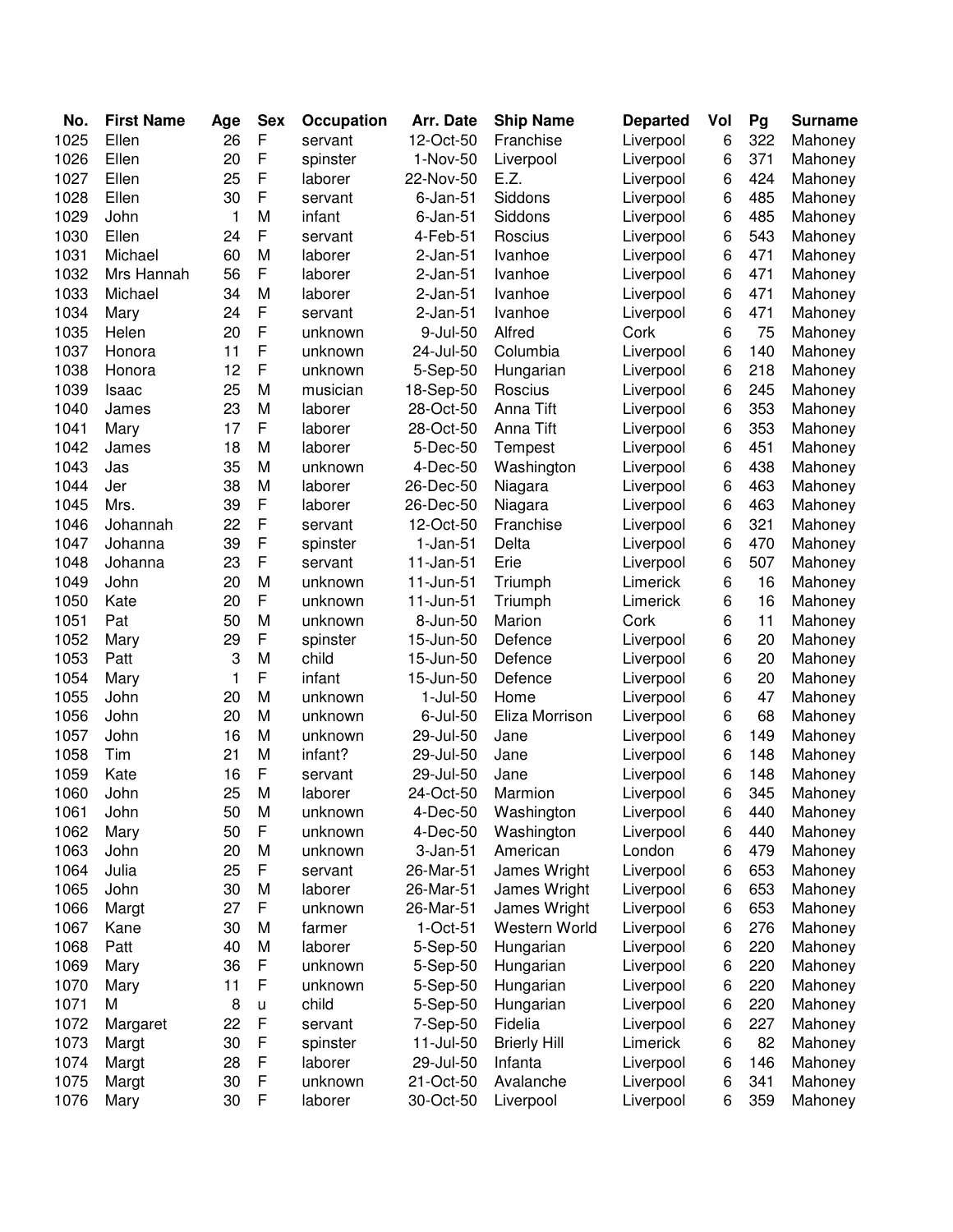| No.  | <b>First Name</b> | Age | <b>Sex</b>   | Occupation | Arr. Date      | <b>Ship Name</b>     | <b>Departed</b> | Vol | Pg  | <b>Surname</b> |
|------|-------------------|-----|--------------|------------|----------------|----------------------|-----------------|-----|-----|----------------|
| 1077 | Tim               | 14  | M            | laborer    | 30-Oct-50      | Liverpool            | Liverpool       | 6   | 359 | Mahoney        |
| 1078 | Margt.            | 6   | $\mathsf{F}$ | child      | 30-Oct-50      | Liverpool            | Liverpool       | 6   | 359 | Mahoney        |
| 1079 | Nancy             | 20  | $\mathsf{F}$ | servant    | 30-Oct-50      | Liverpool            | Liverpool       | 6   | 359 | Mahoney        |
| 1080 | Margt             | 20  | $\mathsf{F}$ | laborer    | 20-Dec-50      | Lord Sandon          | Liverpool       | 6   | 458 | Mahoney        |
| 1081 | Marty             | 25  | $\mathsf{F}$ | unknown    | 5-Dec-50       | Tempest              | Liverpool       | 6   | 450 | Mahoney        |
| 1082 | Mary              | 24  | F            | servant    | 12-Oct-50      | Franchise            | Liverpool       | 6   | 323 | Mahoney        |
| 1083 | Mary              | 17  | F            | laborer    | 10-Oct-50      | Ashburton            | Liverpool       | 6   | 314 | Mahoney        |
| 1084 | Mary              | 16  | F            | servant    | 18-Sep-50      | DeWitt Clinton       | Liverpool       | 6   | 248 | Mahoney        |
| 1085 | Mary              | 20  | $\mathsf F$  | spinster   | 4-Sep-50       | Celeste              | Limerick        | 6   | 215 | Mahoney        |
| 1086 | Mary              | 20  | F            | unknown    | 21-Mar-51      | Henry Clay           | Liverpool       | 6   | 643 | Mahoney        |
| 1087 | Nancy             | 19  | $\mathsf{F}$ | domestic   | 14-Aug-50      | Princeton            | Liverpool       | 6   | 166 | Mahoney        |
| 1088 | Nancy             | 30  | $\mathsf F$  | servant    | 22-Feb-51      | Western World        | Liverpool       | 6   | 578 | Mahoney        |
| 1089 | Mary              | 8   | $\mathsf{F}$ | child      | 22-Feb-51      | Western World        | Liverpool       | 6   | 578 | Mahony         |
| 1090 | Patt              | 8   | M            | child      | 22-Feb-51      | Western World        | Liverpool       | 6   | 578 | Mahoney        |
| 1091 | Owen              | 20  | M            | unknown    | 16-Oct-50      | Charles              | Liverpool       | 6   | 330 | Mahoney        |
| 1092 | Pat               | 36  | M            | laborer    | 17-Sep-50      | Sage                 | Liverpool       | 6   | 241 | Mahoney        |
| 1093 | Wm                | 12  | M            | child      | $1-Oct-50$     | Amazon               | Waterford       | 6   | 280 | Mahoney        |
| 1094 | Johanna           | 13  | $\mathsf{F}$ | child      | 1-Oct-50       | Amazon               | Waterford       | 6   | 280 | Mahoney        |
| 1095 | Thomas            | 16  | M            | unknown    | 2-Oct-50       | Silas Freeman        | Liverpool       | 6   | 291 | Mahoney        |
| 1096 | William           | 30  | M            | farmer     | 19-Aug-50      | Manhattan            | Liverpool       | 6   | 181 | Mahoney        |
| 1097 | William           | 15  | M            | laborer    | 1-Aug-50       | <b>Garland Grove</b> | London          | 6   | 155 | Mahoney        |
| 1098 | Thomas            | 13  | M            | laborer    | 1-Aug-50       | <b>Garland Grove</b> | London          | 6   | 155 | Mahoney        |
| 1099 | Timothy           | 36  | M            | unknown    | 12-Aug-50      | Ann & Gustave        | Limerick        | 6   | 164 | Mahoney        |
| 1100 | Robt.             | 20  | M            | unknown    | 12-Aug-50      | Ann & Gustave        | Limerick        | 6   | 164 | Mahoney        |
| 1101 | <b>Thos</b>       | 17  | M            | unknown    | 7-Nov-50       | Nar. Kimbell         | Liverpool       | 6   | 384 | Mahoney        |
| 1102 | William           | 40  | M            | laborer    | $6$ -Jan- $51$ | Star of the West     | Liverpool       | 6   | 481 | Mahoney        |
| 1103 | William           | 20  | M            | laborer    | 9-Jan-51       | Lady Hobart          | Liverpool       | 6   | 500 | Mahoney        |
| 1104 | Roger             | 26  | M            | laborer    | 9-Jan-51       | Lady Hobart          | Liverpool       | 6   | 500 | Mahoney        |
| 1105 | Patrick           | 30  | M            | unknown    | 17-Apr-51      | E.Z.                 | Liverpool       | 6   | 626 | Mahoney        |
| 1106 | Timothy           | 25  | M            | laborer    | 20-Mar-51      | Columbia             | Liverpool       | 6   | 639 | Mahoney        |
| 1107 | Patrick           | 24  | M            | Gardner    | 31-Mar-51      | Washington           | Liverpool       | 6   | 673 | Mahoney        |
| 1108 | James             | 35  | M            | unknown    | 8-Jan-51       | Fidelia              | Liverpool       | 6   | 500 | Mahoney        |
| 1109 | Mary              | 18  | F            | unknown    | 8-Jan-51       | Fidelia              | Liverpool       | 6   | 500 | Mahoney        |
| 1110 | <b>Belfary</b>    | 12  | $\sf u$      | unknown    | 8-Jan-51       | Fidelia              | Liverpool       | 6   | 500 | Mahoney        |
| 1111 | William           | 25  | M            | unknown    | 8-Jan-51       | Fidelia              | Liverpool       | 6   | 500 | Mahoney        |
| 1112 | Johanna           | 20  | $\mathsf F$  | laborer    | 2-Sep-50       | William D            | Liverpool       | 6   | 217 | Mahony         |
| 1113 | Sarah             | 20  | $\mathsf F$  | teacher    | 2-Sep-50       | William D            | Liverpool       | 6   | 217 | Mahony         |
| 1114 | Jas               | 18  | M            | none       | 2-Sep-50       | William D            | Liverpool       | 6   | 217 | Mahony         |
| 1115 | Walter            | 16  | M            | unknown    | 2-Sep-50       | William D            | Liverpool       | 6   | 217 | Mahony         |
| 1116 | Ellen             | 11  | F            | unknown    | 19-Aug-50      | Siddons              | Liverpool       | 6   | 185 | Mahony         |
| 1117 | Jeremiah          | 8   | M            | child      | 19-Aug-50      | Siddons              | Liverpool       | 6   | 185 | Mahony         |
| 1118 | James             | 6   | M            | child      | 19-Aug-50      | Siddons              | Liverpool       | 6   | 185 | Mahony         |
| 1119 | U.                | 1   | u            | infant     | 19-Aug-50      | Siddons              | Liverpool       | 6   | 185 | Mahony         |
| 1120 | Mary              | 2   | $\mathsf F$  | child      | 22-Oct-50      | Garland              | Cork            | 6   | 342 | Mahony         |
| 1121 | Larry             | 37  | M            | unknown    | 22-Oct-50      | Garland              | Cork            | 6   | 342 | Mahony         |
| 1122 | Johanne           | 30  | F            | unknown    | 22-Oct-50      | Garland              | Cork            | 6   | 342 | Mahony         |
| 1123 | Tim               | 28  | M            | unknown    | 22-Oct-50      | Garland              | Cork            | 6   | 342 | Mahony         |
| 1124 | John              | 28  | M            | unknown    | 22-Oct-50      | Garland              | Cork            | 6   | 342 | Mahony         |
| 1125 | Benjamin          | 21  | M            | unknown    | 22-Oct-50      | Garland              | Cork            | 6   | 342 | Mahony         |
| 1126 | Johanna           | 27  | $\mathsf F$  | unknown    | 22-Oct-50      | Garland              | Cork            | 6   | 342 | Mahony         |
| 1127 | Sally             | 25  | $\mathsf F$  | unknown    | 22-Oct-50      | Garland              | Cork            | 6   | 342 | Mahony         |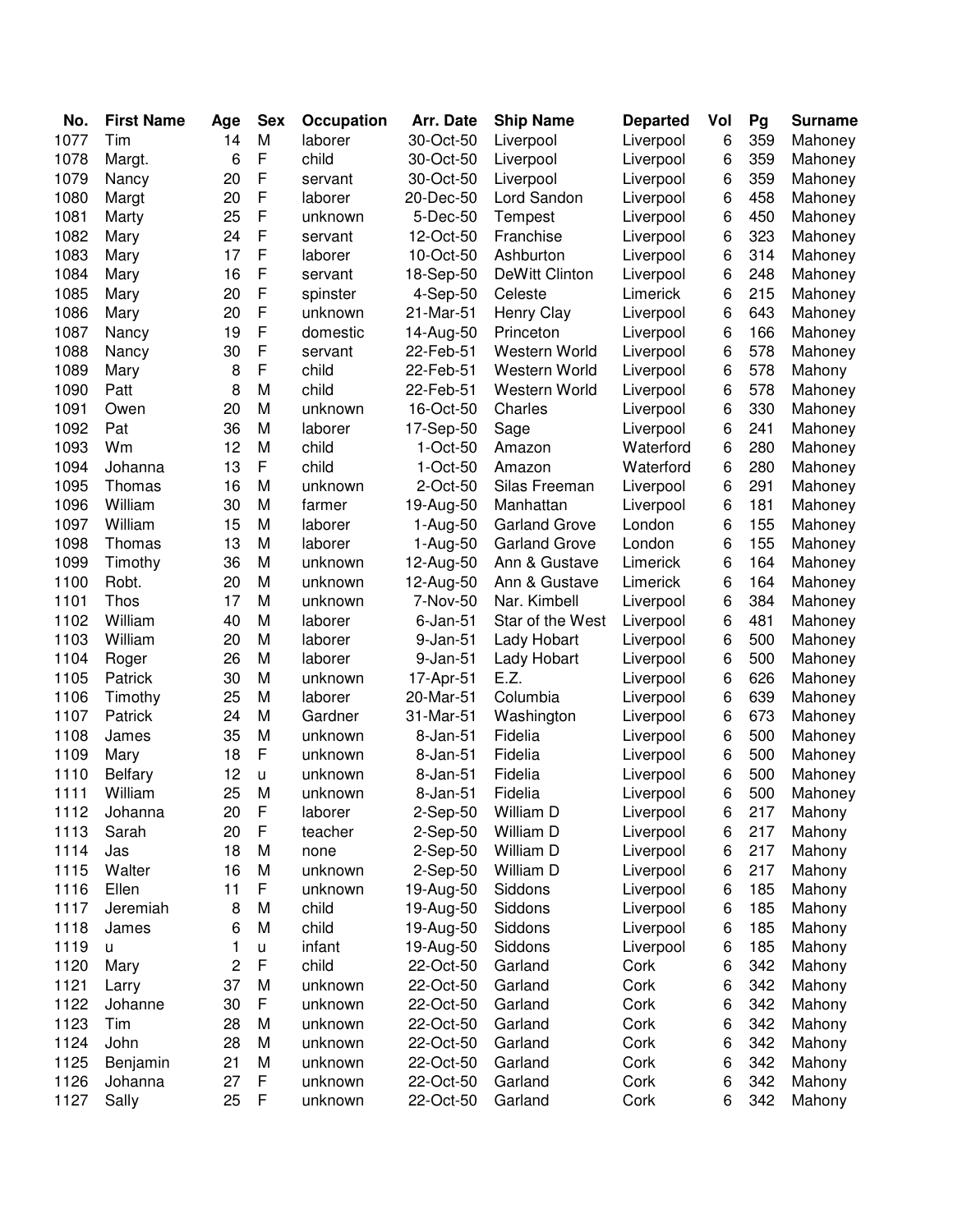| No.  | <b>First Name</b> | Age | <b>Sex</b>  | Occupation | Arr. Date      | <b>Ship Name</b>     | <b>Departed</b> | Vol | Pg  | <b>Surname</b> |
|------|-------------------|-----|-------------|------------|----------------|----------------------|-----------------|-----|-----|----------------|
| 1128 | <b>Bridget</b>    | 13  | F           | unknown    | 15-Jul-50      | Olive Branch         | Liverpool       | 6   | 105 | Mahony         |
| 1129 | Tim               | 24  | M           | laborer    | 15-Jul-50      | Olive Branch         | Liverpool       | 6   | 105 | Mahony         |
| 1130 | James             | 30  | M           | unknown    | 26-Jun-50      | Wm Miles             | Cork            | 6   | 27  | Mahony         |
| 1131 | Ann               | 20  | F           | unknown    | 26-Jun-50      | Wm Miles             | Cork            | 6   | 27  | Mahony         |
| 1132 | Bat               | 20  | u           | laborer    | 13-Nov-50      | <b>Henry Clay</b>    | Liverpool       | 6   | 408 | Mahony         |
| 1133 | Cornelius         | 26  | M           | tailor     | 25-Nov-50      | <b>Statira Morse</b> | London          | 6   | 429 | Mahony         |
| 1134 | Mary              | 24  | F           | housewife  | 25-Nov-50      | <b>Statira Morse</b> | London          | 6   | 429 | Mahony         |
| 1135 | <b>Betty</b>      | 22  | F           | laborer    | 25-Nov-50      | <b>Statira Morse</b> | London          | 6   | 493 | Mahony         |
| 1136 | Catherine         | 20  | F           | unknown    | 25-Nov-50      | <b>Statira Morse</b> | London          | 6   | 493 | Mahony         |
| 1137 | <b>Betty</b>      | 18  | F           | unknown    | 25-Nov-50      | <b>Statira Morse</b> | London          | 6   | 493 | Mahony         |
| 1138 | <b>Batt</b>       | 18  | M           | servant    | 2-Oct-50       | Yorkshire            | Liverpool       | 6   | 282 | Mahony         |
| 1139 | <b>Bridget</b>    | 24  | $\mathsf F$ | unknown    | 11-Oct-50      | Columbus             | Liverpool       | 6   | 317 | Mahony         |
| 1140 | Thomas            | 21  | M           | unknown    | 14-Mar-51      | Queen of the         | Liverpool       | 6   | 621 | Mahony         |
| 1141 | <b>Bridget</b>    | 25  | F           | unknown    | 14-Mar-51      | Queen of the         | Liverpool       | 6   | 621 | Mahony         |
| 1142 | Michael           | 12  | M           | unknown    | 14-Mar-51      | Queen of the         | Liverpool       | 6   | 621 | Mahony         |
| 1143 | Thos              | 27  | M           | unknown    | 30-Oct-50      | William              | Liverpool       | 6   | 362 | Mahony         |
| 1144 | Thomas            | 24  | M           | laborer    | 18-Sep-50      | Cambridge            | Liverpool       | 6   | 242 | Mahony         |
| 1145 | Patrick           | 20  | M           | laborer    | 18-Sep-50      | Cambridge            | Liverpool       | 6   | 242 | Mahony         |
| 1146 | Margaret          | 21  | F           | laborer    | 18-Sep-50      | Cambridge            | Liverpool       | 6   | 242 | Mahony         |
| 1147 | Mary              | 22  | F           | laborer    | 18-Sep-50      | Cambridge            | Liverpool       | 6   | 242 | Mahony         |
| 1148 | Peggy             | 20  | F           | laborer    | $6$ -Jan- $51$ | Star of the West     | Liverpool       | 6   | 482 | Mahony         |
| 1149 | Patrick           | 17  | M           | unknown    | 7-Nov-50       | America              | Liverpool       | 6   | 391 | Mahony         |
| 1150 | Pat               | 30  | M           | laborer    | 17-Feb-51      | Columbus             | Liverpool       | 6   | 458 | Mahony         |
| 1151 | John              | 22  | M           | laborer    | 18-Dec-50      | Elizabeth            | Limerick        | 6   | 457 | Mahony         |
| 1152 | Ellen             | 25  | F           | servant    | 18-Dec-50      | Elizabeth            | Limerick        | 6   | 457 | Mahony         |
| 1153 | Mary              | 6   | F           | child      | 18-Dec-50      | Elizabeth            | Limerick        | 6   | 457 | Mahony         |
| 1154 | Michl.            | 1   | M           | infant     | 18-Dec-50      | Elizabeth            | Limerick        | 6   | 457 | Mahony         |
| 1155 | Norry             | 16  | $\mathsf F$ | unknown    | 16-Dec-50      | Energy               | Limerick        | 6   | 457 | Mahony         |
| 1156 | Mathias           | 20  | M           | laborer    | 15-Jul-50      | St George            | Liverpool       | 6   | 111 | Mahony         |
| 1157 | Mary              | 20  | F           | servant    | 25-Jun-50      | Ellerslie            | Liverpool       | 6   | 24  | Mahony         |
| 1158 | Mary              | 30  | F           | unknown    | 26-Aug-50      | Ivanhoe              | Liverpool       | 6   | 203 | Mahony         |
| 1159 | Mary              | 1   | F           | infant     | 26-Aug-50      | Ivanhoe              | Liverpool       | 6   | 203 | Mahony         |
| 1160 | Mary              | 26  | $\mathsf F$ | unknown    | 21-Oct-50      | Republic             | Liverpool       | 6   | 341 | Mahony         |
| 1161 | David             | 30  | M           | laborer    | 1-Nov-50       | St George            | Liverpool       | 6   | 373 | Mahony         |
| 1162 | Mary              | 27  | F           | unknown    | 1-Nov-50       | St George            | Liverpool       | 6   | 373 | Mahony         |
| 1163 | Catherine         | 4   | $\mathsf F$ | child      | 23-Jan-51      | Colonist             | Liverpool       | 6   | 523 | Mahony         |
| 1164 | Mary              | 8   | $\mathsf F$ | child      | 23-Jan-51      | Colonist             | Liverpool       | 6   | 523 | Mahony         |
| 1165 | Mary              | 30  | $\mathsf F$ | laborer    | 3-Mar-51       | Shannon              | Liverpool       | 6   | 595 | Mahony         |
| 1166 | Johanna           | 20  | F           | laborer    | 3-Mar-51       | Shannon              | Liverpool       | 6   | 595 | Mahony         |
| 1167 | James             | 18  | M           | laborer    | 3-Mar-51       | Shannon              | Liverpool       | 6   | 595 | Mahony         |
| 1168 | Margt.            | 20  | F           | laborer    | 20-Sep-51      | Excelsior            | Liverpool       | 6   | 271 | Mahony         |
| 1169 | Hanna             | 1   | $\mathsf F$ | infant     | 27-Mar-51      | Forest King          | Liverpool       | 6   | 660 | Mahony         |
| 1170 | Cath              | 22  | F           | unknown    | 27-Mar-51      | Forest King          | Liverpool       | 6   | 657 | Mahony         |
| 1171 | Edwd              | 30  | M           | laborer    | 29-Mar-51      | Levanthan            | Cork            | 6   | 666 | Mahony         |
| 1172 | Julia             | 25  | $\mathsf F$ | unknown    | 22-Mar-51      | Universe             | Liverpool       | 6   | 645 | Mahony         |
| 1173 | Cath              | 18  | $\mathsf F$ | Laborer    | 22-Mar-51      | <b>Empire State</b>  | Liverpool       | 6   | 633 | Mahony         |
| 1174 | Cath              | 19  | $\mathsf F$ | Laborer    | 21-Feb-51      | Constellation        | Liverpool       | 6   | 575 | Mahony         |
| 1175 | Jno               | 30  | M           | Laborer    | 21-Feb-51      | Constellation        | Liverpool       | 6   | 572 | Mahony         |
| 1176 | John              | 19  | M           | Laborer    | 9-Jan-51       | Lady Hobart          | Liverpool       | 6   | 501 | Mahony         |
| 1177 | Ellen             | 30  | $\mathsf F$ | unknown    | 12-Jul-50      | <b>Baron Vey</b>     | Cork            | 6   | 84  | Mahony         |
| 1178 | Fanny             | 24  | F           | unknown    | 12-Jul-50      | <b>Baron Vey</b>     | Cork            | 6   | 84  | Mahony         |